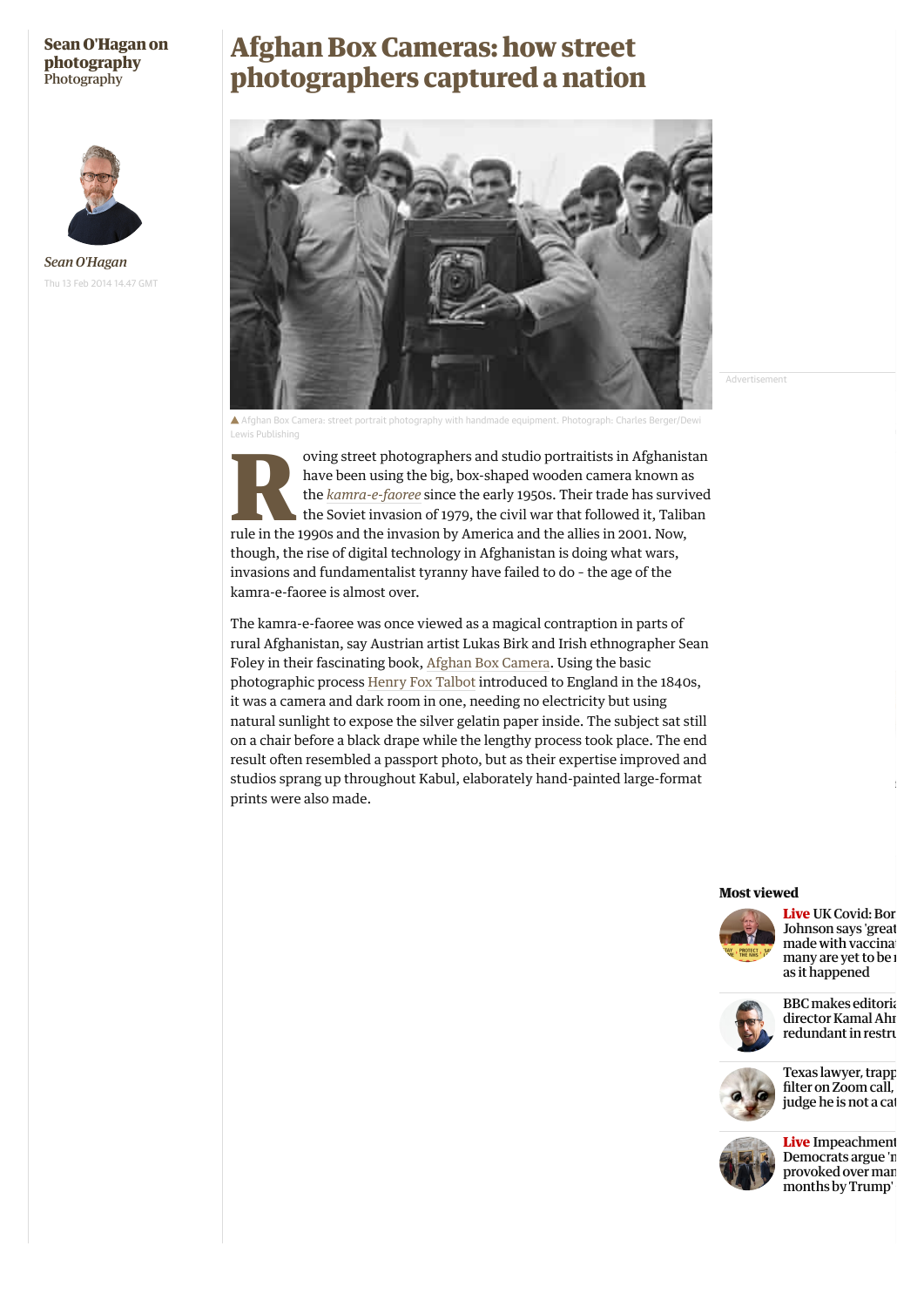

**Live** Coronavirus li WHO backs AstraZ for over-65s; Israel leisure facilities to vaccinated

Abdul Satar's family, c. late 1950s, from the album of his son, which was kept safe during the civil war and hidden during Taliban rule by an aunt. Photograph: © Abdul Satar

Before the coming of the box camera, a small number of photographers catered only to the rich and privileged. This humble apparatus democratised photography, allowing ordinary citizens to have their portraits taken relatively cheaply. The boxes were made by local carpenters – only the foreign-produced lens had to be bought – and were feats of considerable ingenuity. The lens hole and the focus plate had to be accurately aligned and the whole structure made sturdy enough to withstand extreme temperatures, continuous transportation and the constant risk of it being knocked over as it was set up on the narrow pavements of Kabul.

Heavy and cumbersome, it also required the photographer to travel with a table and a tripod. Often the boxes were brightly painted or decorated with patterns and charms to attract the attention of curious passers-by. As Birk and Foley point out, every single camera was different, and dealing with their idiosyncrasies – leaking light, rickety tripod legs, the long sleeve through which the photographer had to manipulate the negative, sight unseen – was an art in itself. For several generations of Aghan children, the camera remained a thing of magically transformative power.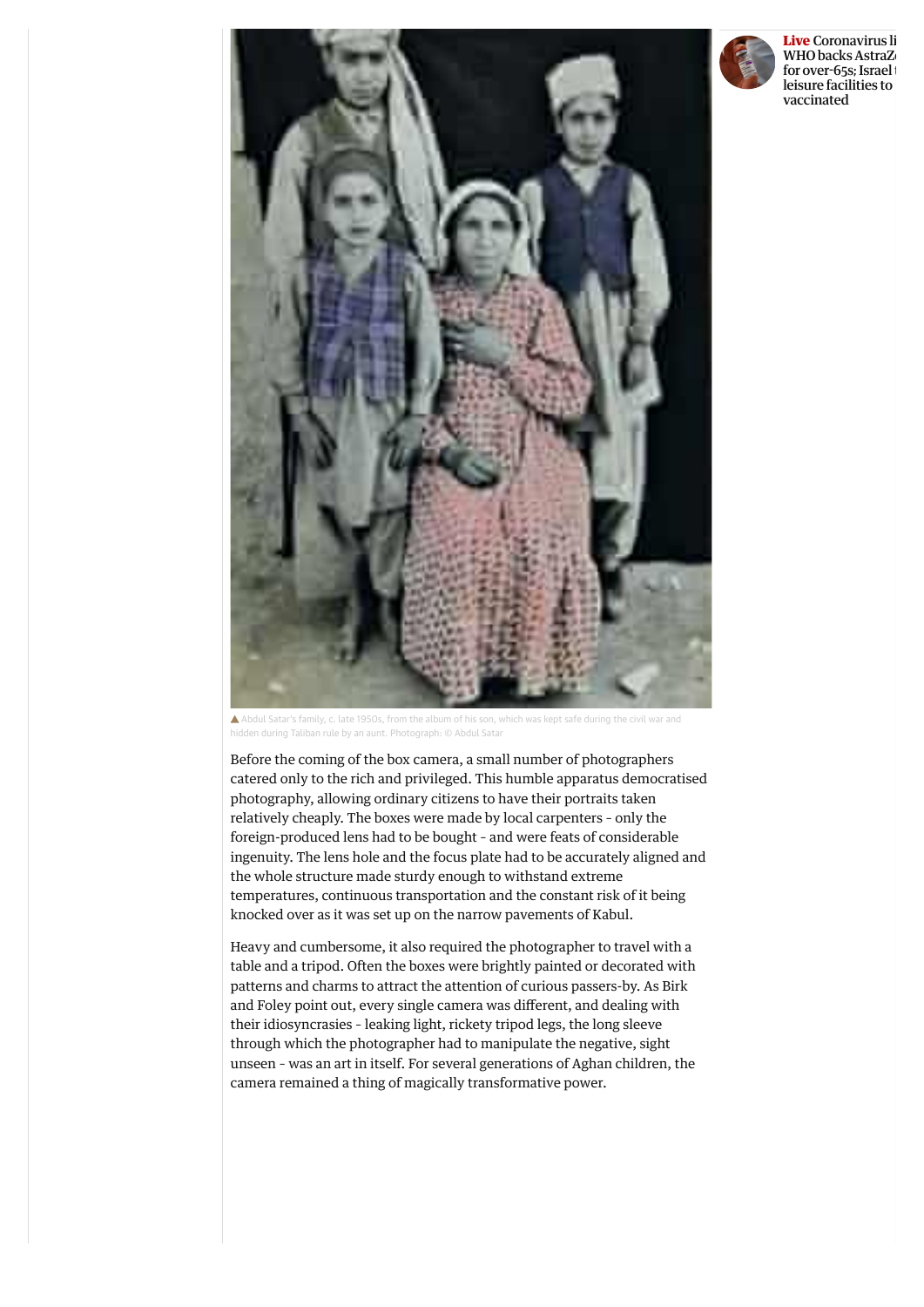

Portrait of an Afghan child. Photograph: Hekmatullah Arababzadeh

In the late 1970s, when large numbers of young Afghans joined the army and the [mujahideen](http://terrorism.about.com/od/m/g/Mujahideen.htm) to fight against the Soviet invaders, the kamra-e-faoree photographers thrived as they were called on to provide images for military identity cards. Likewise, in 2001, when the Afghan education system was overhauled, student identity cards were made compulsory.

Ironically, though, it was the country's inescapable bureaucracy that has helped seal the fate of the Afghan box camera. Of late, all identity photographs have to be in colour and, as a result of that one edict, box cameras are suddenly rendered obsolete. Many were thrown on rubbish dumps, many more left to gather dust in storerooms across [Afghanistan](https://www.theguardian.com/world/afghanistan). Now, photo studios are doing a thriving trade in digitally reproducing old family portraits, removing tears and wrinkles, and producing several copies of an often talismanic single photograph taken decades ago on a box camera.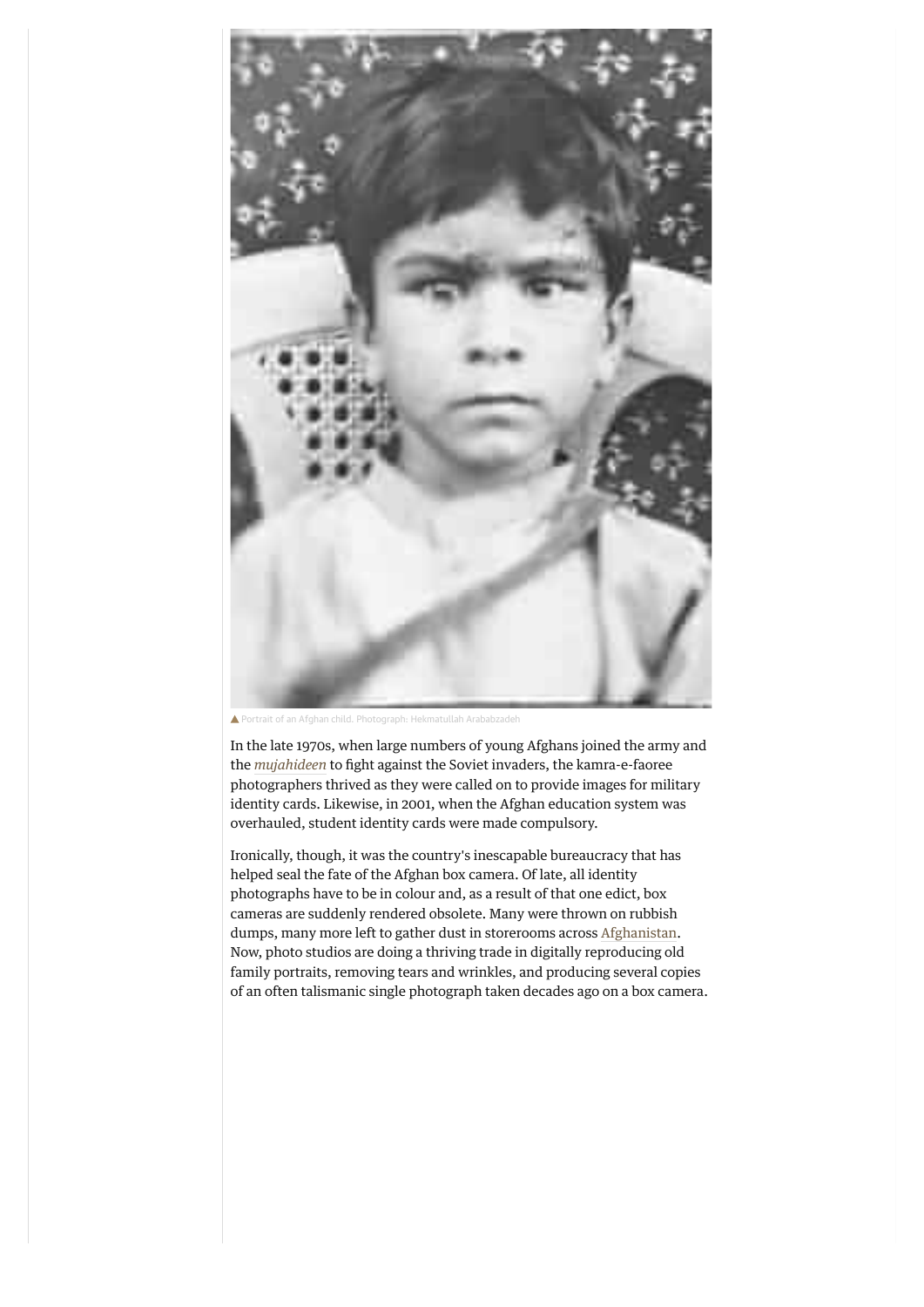

a straet photographer takes portraits and children and children and a cloth backdrop. Photographs. P

The images collected in Afghan Box Camera range from the charming – several head shots of uncertain-looking children – to the surreal – a doubleexposure of one Abdul Samad in his best suit. Some are ominous – a Taliban member holding flowers and a walkie-talkie – and others wonderfully kitsch – a hand-painted collage of an Afghan exile in Peshawar next to the Pashtun

actress, Yasmeen Khan. Interspersed with shots of the street photographers in action and portraits of the best-known practitioners, they comprise a social history of Afghanistan over the last seven decades. A portrait of an age, and the humble camera that recorded it.

#### **As 2021 unfolds ...**

… and you're joining us from France, we have a small favour to ask. Through these turbulent and challenging times, millions rely on the Guardian for independent journalism that stands for truth and integrity. Readers chose to support us financially more than 1.5 million times in 2020, joining existing supporters in 180 countries.

For 2021, we commit to another year of high-impact reporting that can counter misinformation and offer an authoritative, trustworthy source of news for everyone. With no shareholders or billionaire owner, we set our own agenda and provide truth-seeking journalism that's free from commercial and political influence. When it's never mattered more, we can investigate and challenge without fear or favour.

Unlike many others, we have maintained our choice: to keep Guardian journalism open for all readers, regardless of where they live or what they can afford to pay. We do this because we believe in information equality, where everyone deserves to read accurate news and thoughtful analysis. Greater numbers of people are staying well-informed on world events, and being inspired to take meaningful action.

In the last year alone, we offered readers a comprehensive, international perspective on critical events – from the Black Lives Matter protests, to the US presidential election, Brexit, and the ongoing pandemic. We enhanced our reputation for urgent, powerful reporting on the climate emergency, and made the decision to reject advertising from fossil fuel companies, divest from the oil and gas industries, and set a course to achieve net zero emissions by 2030.

If there were ever a time to join us, it is now. You can power Guardian journalism and help sustain our future. **Support us with a contribution of any size – whether it suits you to give €1 every so often, or €9 each month. Thank you.**

**[Support the Guardian](https://support.theguardian.com/eu/contribute?REFPVID=kkztmeg1va0aou0e0tbf&INTCMP=gdnwb_copts_memco_2021-02-08_RECURRING_R1_PRICE__EUROWCA_NO_ARTICLE_COUNT_V3_BALANCED&acquisitionData=%7B%22source%22%3A%22GUARDIAN_WEB%22%2C%22componentId%22%3A%22gdnwb_copts_memco_2021-02-08_RECURRING_R1_PRICE__EUROWCA_NO_ARTICLE_COUNT_V3_BALANCED%22%2C%22componentType%22%3A%22ACQUISITIONS_EPIC%22%2C%22campaignCode%22%3A%22gdnwb_copts_memco_2021-02-08_RECURRING_R1_PRICE__EUROWCA_NO_ARTICLE_COUNT_V3_BALANCED%22%2C%22abTest%22%3A%7B%22name%22%3A%222021-02-08_RECURRING_R1_PRICE__EUROWCA_NO_ARTICLE_COUNT%22%2C%22variant%22%3A%22V3_BALANCED%22%7D%2C%22referrerPageviewId%22%3A%22kkztmeg1va0aou0e0tbf%22%2C%22referrerUrl%22%3A%22https%3A%2F%2Fwww.theguardian.com%2Fartanddesign%2F2014%2Ffeb%2F13%2Fafghanistan-street-photography-box-camera-project%22%2C%22isRemote%22%3Atrue%7D)**  $\rightarrow$  **(Remind me in March** 

**VISA** *<u>EXERICIN* **P** *PayPal*</u>